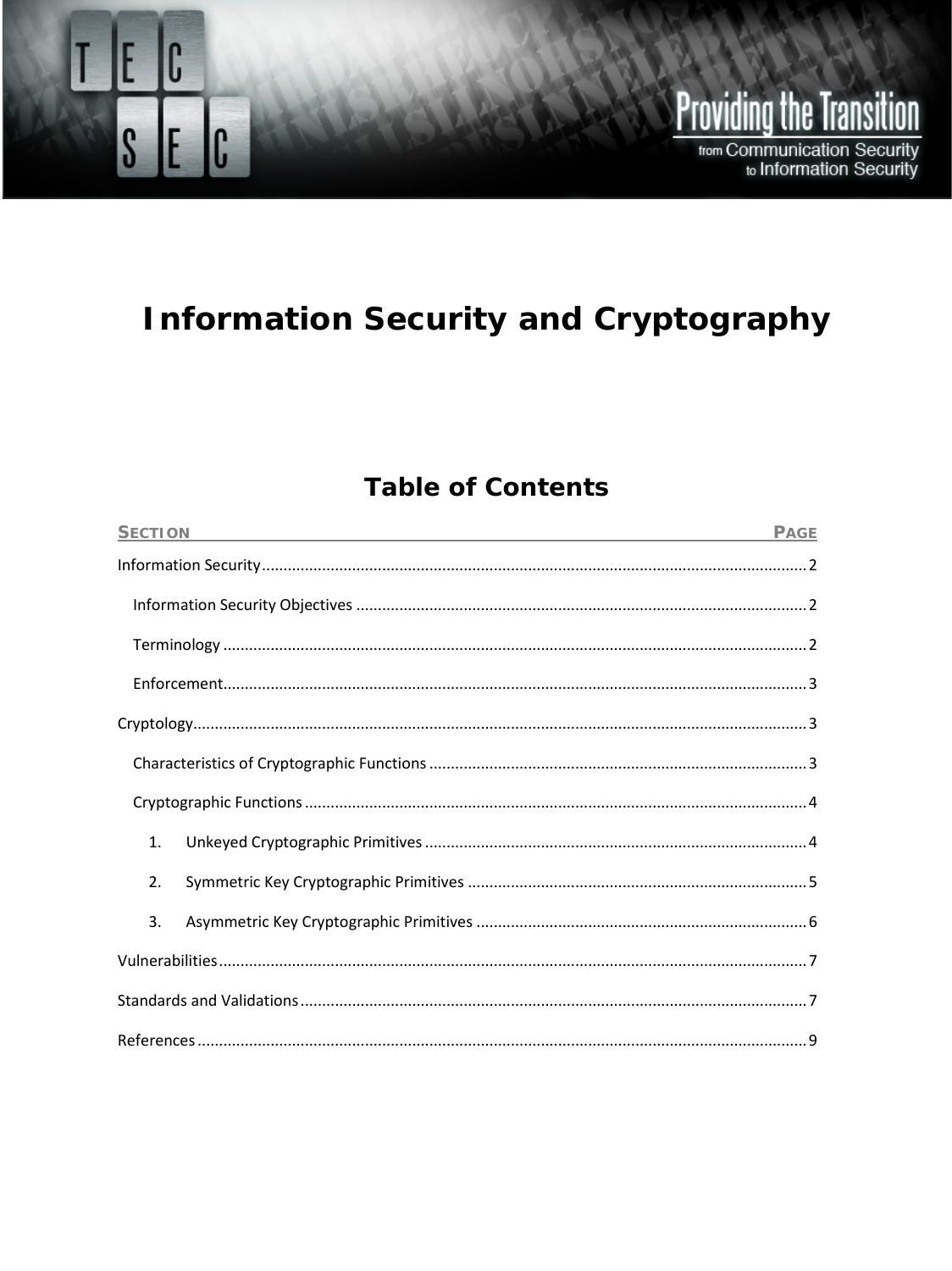# <span id="page-1-0"></span>**Information Security**

#### <span id="page-1-1"></span>**Information Security Objectives**

- Confidentiality or secrecy is the prevention of the disclosure of information. This can be enforced with cryptography. A small amount of data  $-$  the cryptographic keying material  $-$  is distributed secretly so that a larger amount of data – the ciphertext – can be sent over non-secure networks (data in transit) or stored on publicly accessible areas (data at rest). Forward secrecy is not being able to compromise future communications even if current communications are compromised. Backward secrecy is not being able to compromise previous communications even if current communications are compromised.
- Access control is the prevention of the use of information to those not specifically given permission to access that information. Access controls include: general use (i.e. execute), read, write, create, delete, modify, append, change permission, etc. Access control is discretionary (DAC) when those that have access can also set or change access to the data. It is mandatory (MAC) when an administrator controls access permissions. Access control can be identity-based, role-based (RBAC) or content-based (CBAC). Identity based controls specify access to objects for each individual, e.g. access control lists (ACLs). RBAC specifies access to groups of users who share a defined role. CBAC tailors access to data depending on the data itself.
- Data separation is the ability to keep information of varying types and levels of access in the same physical or logical location, e.g. on the same hard disc drive.
- Cryptographic key management involves the creation, derivation, distribution, storage, recovery, revocation and destruction of cryptographic keying material. This is very important when cryptography is used in information security systems.
- User Identification and Authentication (I&A) is the process of proving one's identity. User identification is based on three factors – the knowledge factor, the possession factor and the biometrics factors. The knowledge factor uses something known by a person, e.g. a PIN or password. The possession factor uses something possessed by a person, e.g. a smart card. The biometrics factor uses a biological or behavioral characteristic about a person, such as a written signature or a fingerprint.
- User authentication is the binding of a user's identity to information.
- Non-repudiation is the ability to prove that a user's identity is bound to information.
- Data integrity is the ability to detect tampering of information. Message authentication means data integrity, user authentication and non-repudiation.
- Time stamping is the marking of information with a verifiably correct date and time in a way that cannot be forged.

#### <span id="page-1-2"></span>**Terminology**

In talking about protocols, many textbooks use this terminology for communications: Two people who share information are usually called Alice and Bob (or A and B). Sometimes a third party is involved who is called Carol. Dave is there if four parties are involved. An attacker can be passive, i.e. just listening in, or intercepting the data flowing between A and B. The passive attacker is called Eve (for eavesdropper). An attack may be active in which case data flowing

TecSec Incorporated [www.tecsec.com](http://www.tecsec.com/) Copyright 2010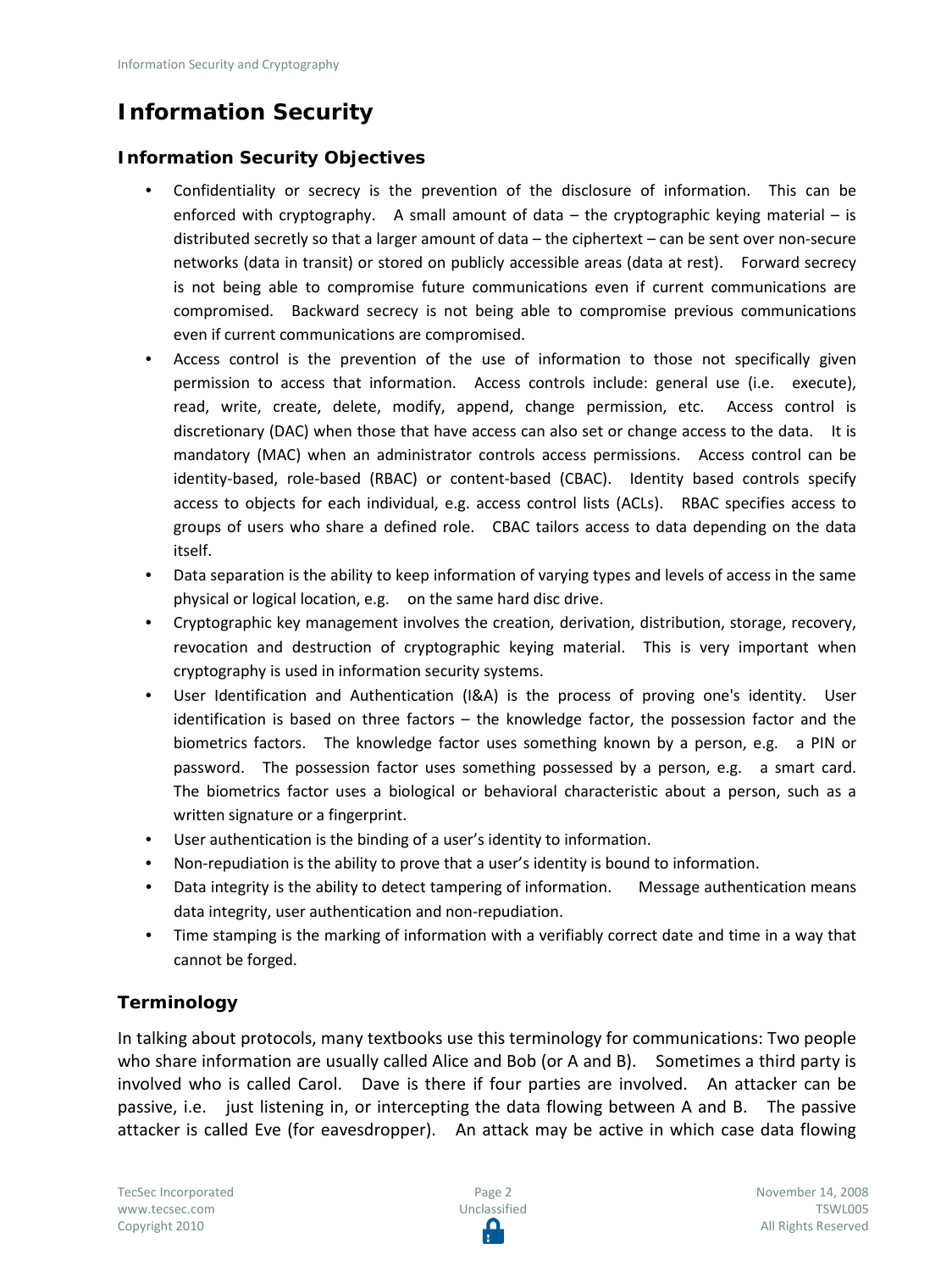between A and B would be changed. The active attacker is called Mallory (for malicious attacker).

#### <span id="page-2-0"></span>**Enforcement**

Security can be implemented using:

- **Physical Enforcement -** Protection of information by physically removing that information from threats, e.g. placing it in a locked room. Physical security is implemented with people and policies.
- **Hardware Enforcement** Protection of information by using devices to store and process that information. These devices provide resistance to tampering. An example would be a smart card.
- **Software Enforcement** Protection of information by logic built into computer programs that are designed to control access. The read and write permissions used in a computer operating system are one example of software enforcement.
- **Cryptographic Enforcement** Protection of information by using encryption, digital signatures and other mathematical functions applied to data. File encryption is an example of using cryptography to enforce secrecy.

## <span id="page-2-1"></span>**Cryptology**

Cryptography is making unbreakable (or nearly unbreakable) codes. Cryptanalysis is the study of how to break them. Cryptology is the study of cryptography and cryptanalysis.

Historically, cryptography involves transforming data so that it is unreadable except by those that have knowledge of the key. Data to be transformed is called plaintext or cleartext. After transformation, the result is called ciphertext. Transforming plaintext to ciphertext is called encryption; the inverse transformation from ciphertext to plaintext is called decryption. The functions that perform these transformations are sometimes called cryptographic primitives. Cryptographic primitives that use a single key are called symmetric key, secret key or classical cryptographic primitives.

Since the 1970s, newer cryptographic functions have appeared that use two keys. These types of functions can be used for key exchange, key transport and message authentication. Cryptographic primitives that take two keys are called asymmetric key, public key or public-private key primitives.

Another class of functions that are important in cryptography do not use cryptographic keys. Two examples of these functions are hash functions and pseudorandom number generators.

Symmetric, asymmetric and unkeyed cryptographic primitives can be used together to implement security objectives. The term cryptographic function will be used to refer to any cryptographic primitive in a general sense.

#### <span id="page-2-2"></span>**Characteristics of Cryptographic Functions**

A cryptographic function may be characterized by the set of inputs and outputs that it can accept and produce, and their size, called the block size. A plaintext message is broken into blocks and each block is encrypted. Generally, there will be some data at the end of a message that will not fill a block. Padding or some other method of handling this last block is needed.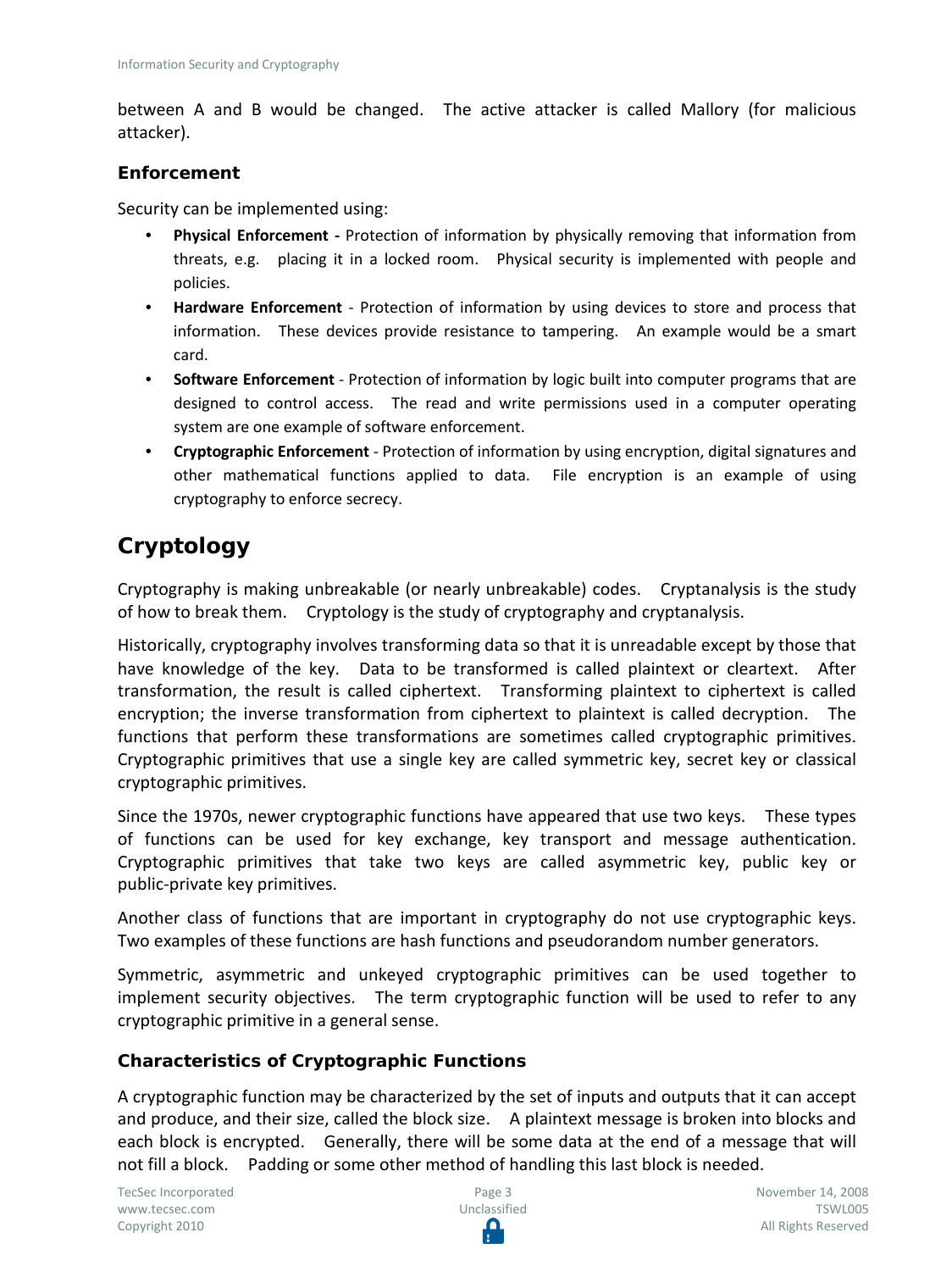A cryptographic function can also be characterized by the keyspace, i.e. set of all keys that the function can accept, and especially by the size of the keyspace. A large keyspace is necessary, but not sufficient, for a cryptographic scheme to be secure.

Cryptographic functions and their suitability to a given problem can be evaluated against various criteria:

- **Strength** This is measured by the number of operations required (work factor) to defeat the cryptographic functions purpose. It is not always easy to quantify the strength of a cryptographic function. A large key space is essential; however, it may take years of dedicated effort by many specialists before the strength of an algorithm can be attested.
- **Performance** Both in terms of speed and memory usage.
- **Ease of Implementation** This is also important for verifying correctness of the implementation. Space required for the implementation may be important in some environments.
- **Functionality** Cryptographic functions can be combined depending on which security objective is to be solved. Different types of functions can complement each other.
- **Usage -** Different functionality is produced when a cryptographic primitive is used in different ways with different inputs.

The ways in which cryptographic functions are combined and used produce cryptographic protocols. Like cryptographic algorithms, it is not easy to measure the strength or correctness of cryptographic protocols.

#### <span id="page-3-0"></span>**Cryptographic Functions**

One-way functions are easy to compute but have the property that it is hard to figure out what the function input was, given only the function's output. Trapdoor one-way functions are easy to compute, and hard to invert except when additional information is known. These types of functions play a significant role in cryptography. The word "hard" means "computationally infeasible" – a meaning which changes as time and technology progress.

Cryptographic functions are broadly classified into three types of primitives:

#### <span id="page-3-1"></span>**1. Unkeyed Cryptographic Primitives**

There is no key for these types of functions – only input and output.

- Cryptographic hash functions take an arbitrary length input and produce output of a constant size. The output is used as a compact representation of the input. It should be hard to compute an input that hashes to a given value. Examples include SHA1, MD5 and RIPEMD. SHA1 produces a 160 bit (20 byte) hash. MD5 produces a 128 bit (16 byte) hash. One version of RIPEMD produces a 128 bit hash, another version produces 160 bits.
- Pseudorandom number generators (PRNG) are deterministic algorithms which produce a sequence of bits that are statistically independent and unbiased. The input to a PRNG is called the seed, which is used to initialize the algorithm. The effect of a PRNG is to use a small amount of real random data, which is usually hard to acquire, to generate a large amount of random, yet deterministic, data. The output of the PRNG should not be predictable even when all of the previous output is known.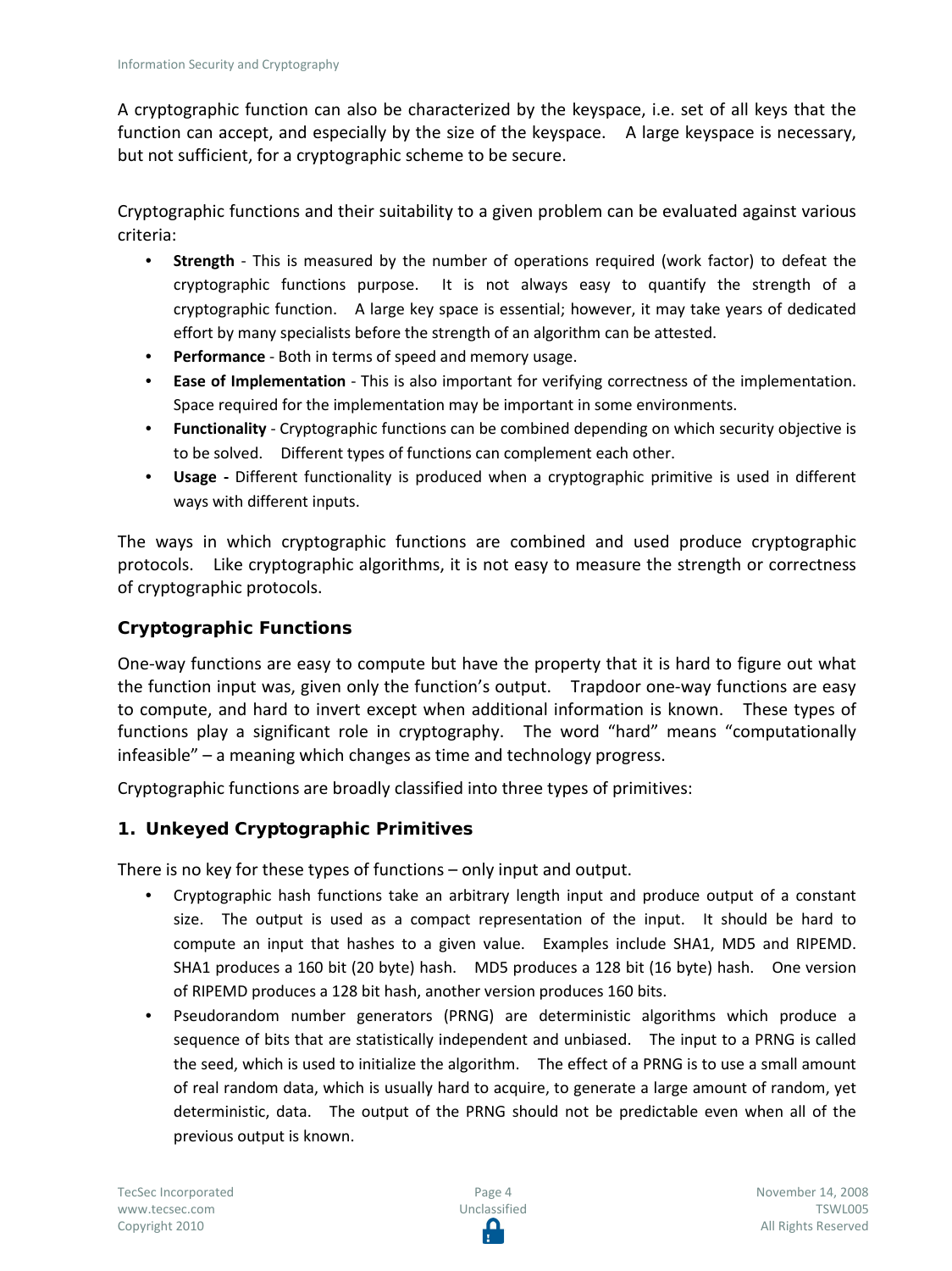#### <span id="page-4-0"></span>**2. Symmetric Key Cryptographic Primitives**

Plaintext input of a given size is transformed into (usually) the same size of ciphertext. The transformation is controlled by a key. This type of algorithm is sometimes just called a cipher. There are two broad classes of symmetric key cryptographic functions based upon the internal state of these functions:

- Block Cipher: The internal state is initialized with the key and remains constant. The same plaintext block will always produce the same ciphertext block for a given key.
- Stream Cipher: The internal state is initialized with the key but changes according to the length or content of previous blocks encrypted. If internal state changes are affected by previous encrypted blocks, then the stream cipher is called a self-synchronous stream cipher. A synchronous stream cipher internal state changes independent of the encrypted data.

#### **Block Cipher Modes**

The straight use of a block cipher – just encrypt each block with the same key – is called electronic code book mode (ECB). To prevent identical plaintext blocks from showing the same ciphertext, feedback of the previous ciphertext block can be combined with the plaintext  $- a$ process called chaining. When the exclusive-or operation is used to combine the plaintext with the previous ciphertext block, the block cipher is said to operate in cipher block chaining (CBC) mode. Since there is no previous ciphertext block for the first plaintext block to be encrypted, an additional, random block is used to start the encryption. This block is called the initialization vector (IV).

Cipher-feedback mode (CFB) encrypts the previous ciphertext block (or portion of it) with the block cipher and uses the exclusive-or of this result with the current plaintext block to produce the next ciphertext block. This changes the block cipher into a self-synchronous stream cipher. If the previous output of the encryption is fed back to the block cipher instead of the previous ciphertext, then the mode is called output feedback mode (OFB). OFB changes the block cipher into a synchronous stream cipher. Both of these modes require an initialization vector.

#### **Examples of Symmetric Key Algorithms**

An example of a symmetric key block cipher is the Data Encryption Standard (DES). It has a plaintext and ciphertext block size of 64 bits (8 bytes). The key size is 56 bits (7 bytes) but DES keys are usually 64 bits which includes the 56 bits used to initialize the algorithm and 8 bits used for parity. DES can be made stronger by using DES three times with two or three different keys, called triple DES. However, for various reasons, three key triple DES is not very much stronger than two key.

The new Advanced Encryption Standard (AES) will use 128 bit plaintext and ciphertext blocks. The key size is variable – either 128, 192 or 256 bits.

An example of a stream cipher is the Vernam cipher which adds a stream of characters to the plaintext to produce ciphertext. If the key stream is random, used only once and is as long as the message, then it is called a one-time pad. The one-time pad is the only unbreakable system known.

Page 5 Unclassified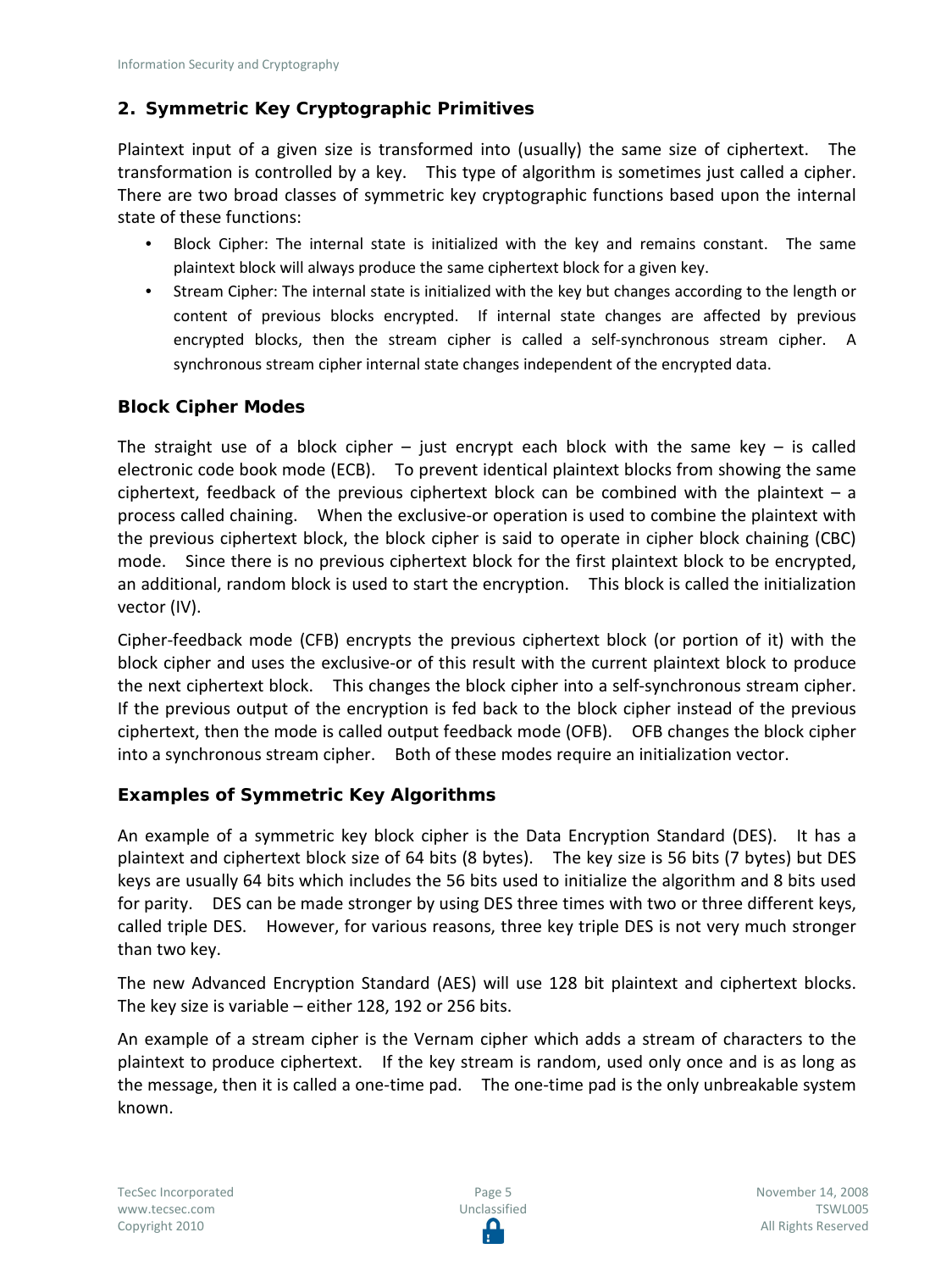#### <span id="page-5-0"></span>**3. Asymmetric Key Cryptographic Primitives**

One key is used to encrypt plaintext. A different key is used to decrypt ciphertext. Together these two keys form a key pair. The two keys in a key pair are usually related in some way. One key may be derived from the other. When this is the case, the key that is derived is called the public part of the key pair, or just the public key. The other is called the private part of the key pair, or just the private key. If neither key can be derived from the other, then either one may be chosen as the public part.

#### **Confidentiality**

If the public key is the encrypt key, then the asymmetric key function can be used for confidentiality. The public key is used to encrypt data that only the owner of the private key can decrypt. Secure key pairs are much larger than equivalent symmetric keys. In addition, asymmetric algorithms are slower than symmetric algorithms. Therefore, symmetric key cryptography is generally used for data encryption and asymmetric key cryptography is used to protect the symmetric keys.

Encrypting the symmetric key with a public key and sending this with the encrypted message is called key transport. Another asymmetric key method used to protect symmetric keys is called key agreement. Two parties each share public keying material which is used with private keys to create a symmetric key encryption key.

#### **Digital Signatures**

If the public key is the decrypt key, then the asymmetric key function can be used for message authentication. This is called digital signature generation and verification. The private key is used to digitally sign a message. The public key is used to verify the data. For performance reasons, the data that is signed is usually not the message itself but a hash of the message.

Since asymmetric key cryptography means using information that may be published, it is important to protect the integrity of public keys. This can be accomplished by having a trusted third party – a certificate authority  $(CA)$  – digitally sign public keys. The signed public key along with the identity of the owner (and other information) is called a certificate. Managing public keys and certificates involves the use of a public key infrastructure (PKI).

#### **Examples of Asymmetric Key Algorithms**

Examples of asymmetric key algorithms include RSA<sup>[1](#page-5-1)</sup>, Diffie-Hellman key agreement, DSA<sup>[2](#page-5-2)</sup> and ElGamal digital signatures, and elliptic curve (EC) methods. These algorithms all depend on large integer modular exponentiation.

The two keys in an RSA key pair are independent; therefore RSA can be used for either confidentiality or authentication depending on which key is chosen as the public key. Diffie-Hellman key agreement is used for confidentiality. DSA and ElGamal, both of which are based on the Diffie-Hellman algorithm, are used for authentication. Elliptic curve methods are analogous to Diffie-Hellman and DSA, but do the math operations differently. EC has the

<span id="page-5-2"></span>TecSec Incorporated [www.tecsec.com](http://www.tecsec.com/) Copyright 2010

<span id="page-5-1"></span><sup>&</sup>lt;sup>1</sup> From Rivest, Shamir and Adelman.<br><sup>2</sup> Digital Signature Algorithm.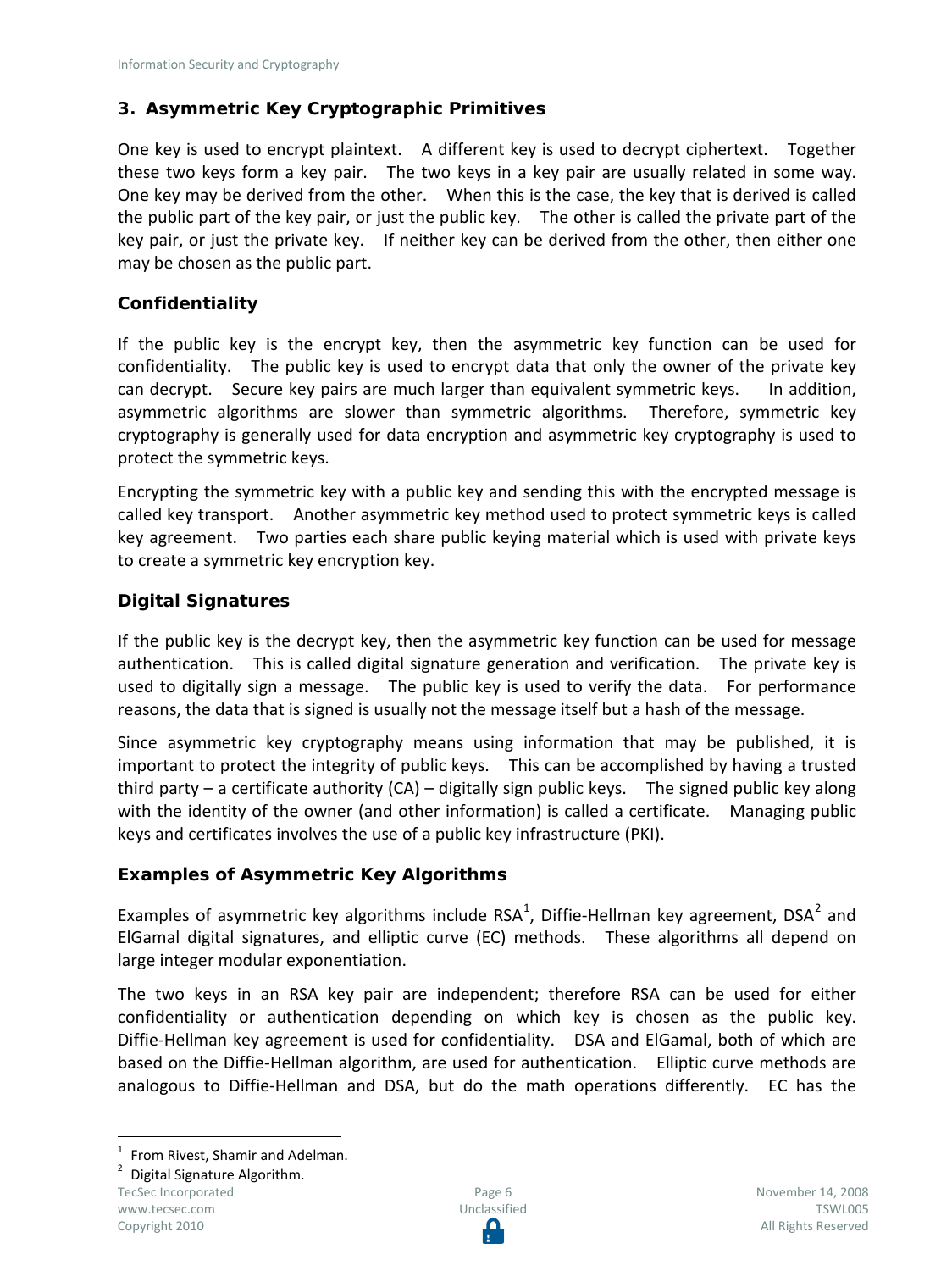property that for an equivalent level of security, EC keys can be much smaller than Diffie-Hellman keys.

## <span id="page-6-0"></span>**Vulnerabilities**

Security built with cryptography can fail in many subtle ways. Security is like a chain, i.e. a system's security is only as strong as its weakest link. The same can be said for cryptography. Four areas of potential failure are:

- 1. **Design**. Designing cryptographic algorithms and protocols is an art as much as it is a science. Novices (and even experts) in cryptography frequently create algorithms that, although they seem to be very complicated and secure, are successfully attacked immediately by experts. A cryptographic algorithm or protocol must undergo years of scrutiny by the experts before anyone has an idea of how secure it really is. When using cryptography, it is usually best to stick with standard published algorithms and methods.
- 2. **Implementation**. Only those who have been living under a rock for the past twenty years are not aware of the fact that computer programs have bugs. Bugs in cryptographic software are dangerous because they open up the system to attacks. Very thorough testing, including third part beta testing, is necessary. Laboratories are available to certify that cryptographic systems have met a certain standard.
- 3. **Installation**. Many computer systems come configured out of the box for minimum security. Defaults are usually set at the lowest security level and security features are turned off. It is up to the administrator to add security by changing the configuration of the system. This can be a major job in a complex computer or communication systems. Hackers frequently know more about a system then busy administrators. Anything missed can open up vulnerabilities. From a security standpoint, it is better to have maximum security turned on from the initial installation of a product.

Another problem is that there may be bugs or vulnerabilities in a product that are not discovered until after installation. Bug fixes and patches must be applied but frequently are not, either because the administrators didn't know about it or just failed to keep up.

4. **Usage**. If a user can bypass security and make his life easier, he will. Good application design must prevent these shortcuts, but even more importantly, must not allow security features to get in the way of normal work. In addition to preventing bad things, security must also be able to detect and inform users when bad things happen.

These areas of vulnerability must be kept in mind when building cryptographic systems.

## <span id="page-6-1"></span>**Standards and Validations**

Cryptographic standards are available for compatibility concerns, due diligence, and to provide a known level of security. Cryptographic standards are concerned with algorithms, protocols and methods. Cryptographic standards are published by the American National Standards Institute (ANSI), the National Institute for Standards and Technology (NIST), and the International Standards Organization (ISO). Ad hoc standards are also published by the Internet Engineering Task Force (IETF) and by RSA.

ANSI standards exist for cryptographic algorithms, protocols and other security related topics, such as biometrics. The US financial industry must use products that meet these standards.

TecSec Incorporated [www.tecsec.com](http://www.tecsec.com/) Copyright 2010



November 14, 2008 TSWL005 All Rights Reserved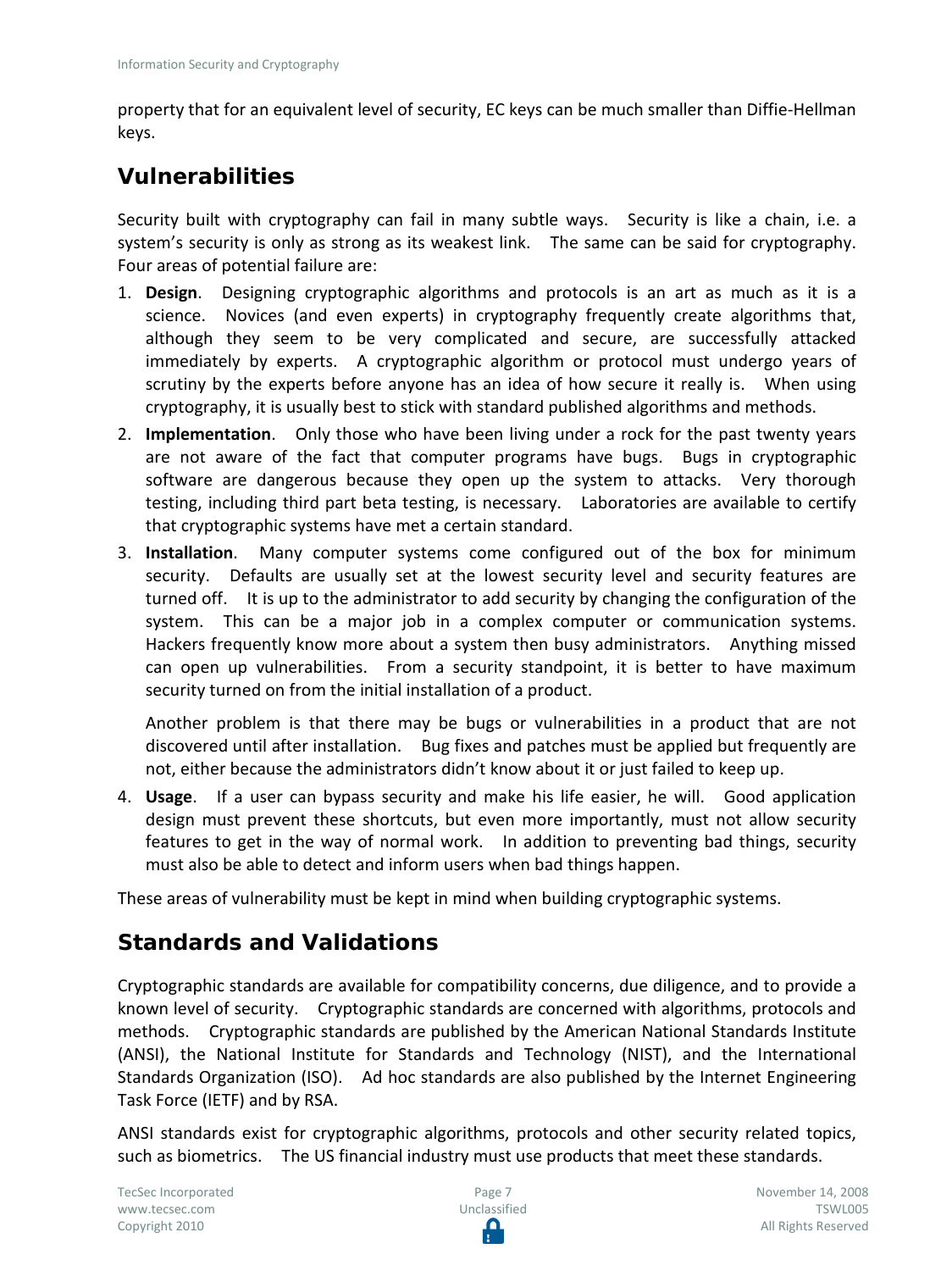NIST maintains a number of cryptographic standards, and coordinates validation programs for many of those standards. The Cryptographic Module Validation (CMV) Program encompasses validation testing for cryptographic modules and algorithms. All of the tests under the CMV Program are handled by third-party laboratories that are accredited as Cryptographic Module Testing (CMT) laboratories by the National Voluntary Laboratory Accreditation Program (NVLAP).

The Common Criteria (CC) project has created an international standard (ISO 15408) for evaluation of information security. The CC presents information security requirements for products under distinct categories of functional requirements and assurance requirements. In the US, the NIST and NSA are the sponsoring organizations for the development of the CC. The NIST and NSA have created the National Information Assurance Partnership (NIAP). The goal of NIAP is to establish cost-effective testing, evaluation, and certification programs. Vendors that want CC certification for their products in the US can use NIAP.

IETF standards are informational. However, most, if not all of the protocols that the Internet uses are those published by the IETF. Another popular set of standards being used are the Public-Key Cryptography Standards (PKCS) published by RSA Laboratories.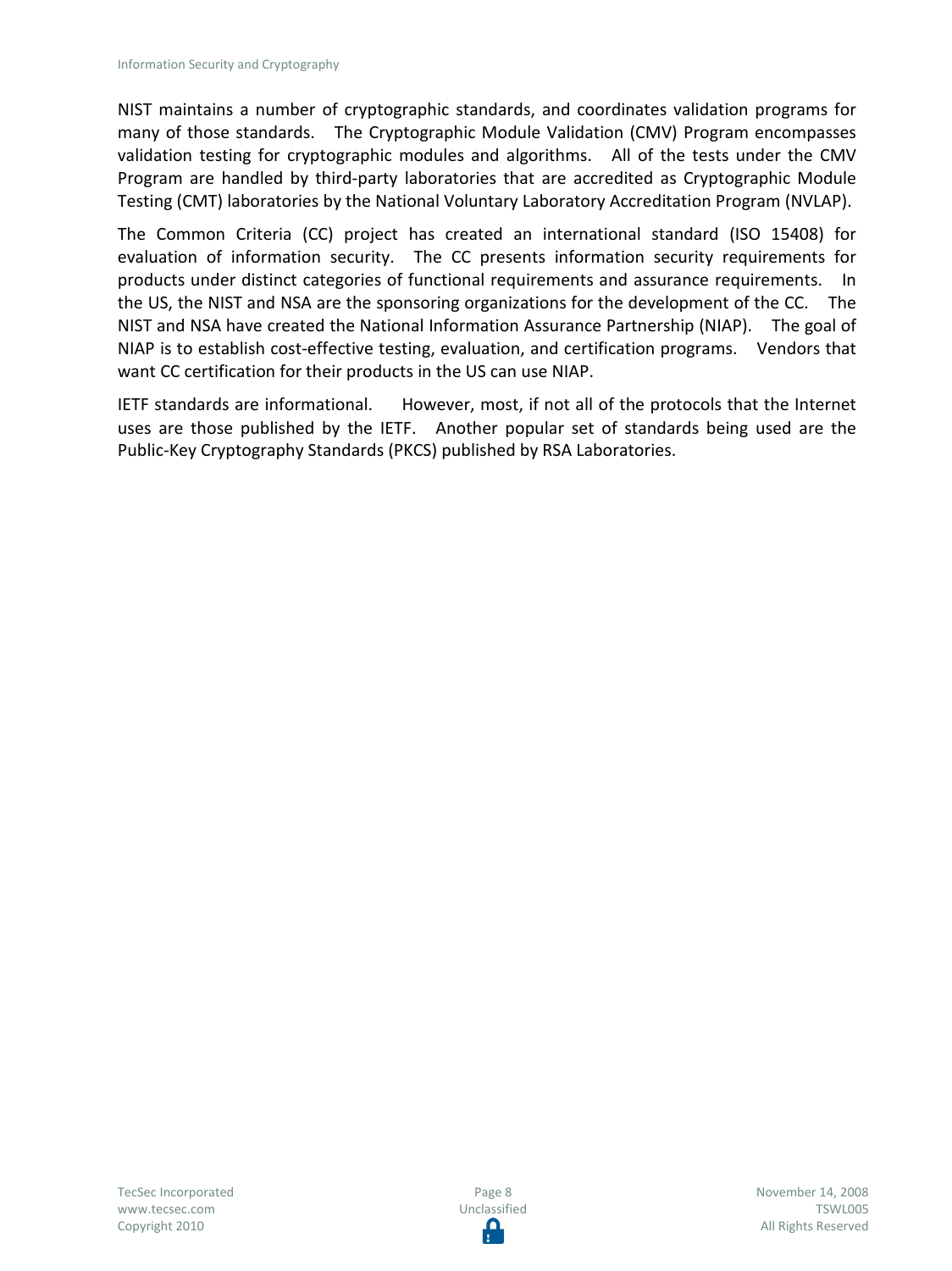## <span id="page-8-0"></span>**References**

The first 10 references are ANSI standards. These may be bought from the ABA at http://webstore.ansi.org. The FIPS documents are available from NIST at http://csrc.nist.gov. These particular ANSI and FIPS standards were chosen because of their importance to TECSEC® Incorporated's Constructive Key Management® (CKM®) technology. Reference [19] is probably the most comprehensive reference on cryptography, though it is not a textbook. It contains an excellent bibliography, though it is a bit dated. A good book for programmers and those implementing cryptography is reference [21]. It also contains a large bibliography. Reference [20] is an introduction to elliptic curve techniques as well as an implementation guide for programmers and is recommended for those wanting more information on elliptic curve cryptography. Reference [22] is a college level textbook on cryptography. Reference [18] is a CD-ROM containing the papers from all of the CRYPTO and EUROCRYPT conferences from 1981 to 1997 plus a printed index (460 pages!) to those papers. It has a wealth of information, generally at the most advanced levels of cryptography that cannot be found anywhere else. There are fewer references available on cryptanalysis; however, it is covered admirably in [16] and [17].

For more references see [21] and especially [19].

[1] ANSI X9.30-1997 (Part 1). "Public Key Cryptography Using Irreversible Algorithms for the Financial Services Industry – Part 1: The Digital Signature Algorithm (DSA)", ASC X9 Secretariat – American Bankers Association. 1997.

[2] ANSI X9.30-1997 (Part 2). "Public Key Cryptography Using Irreversible Algorithms for the Financial Services Industry – Part 2: The Secure Hash Algorithm (SHA) (Revised)", ASC X9 Secretariat – American Bankers Association. 1997.

[3] ANSI X9.31-1998. "Digital Signatures Using Reversible Public Key Cryptography for the Financial Services Industry (rDSA).", ASC X9 Secretariat – American Bankers Association. 1998.

[4] ANSI X9.42-2000. "Public Key Cryptography Using Reversible Algorithms for the Financial Services Industry: Transport of Symmetric Algorithm Keys Using RSA", draft, 2000.

[5] ANSI X9.44-1994. "Public Key Cryptography for the Financial Services Industry: Agreement of Symmetric Keys Using Discrete Logarithm Cryptography", ASC X9 Secretariat – American Bankers Association. 1994.

[6] ANSI X9.52-1998. "Triple Data Encryption Algorithm Modes of Operation", ASC X9 Secretariat – American Bankers Association. 1998.

[7] ANSI X9.65-2000. "Triple Data Encryption Algorithm (TDEA), Implementation Guide", draft, 2000.

[8] ANSI X9.69-1999. "Framework for Key Management Extensions", ASC X9 Secretariat – American Bankers Association. 1999.

[9] ANSI X9.73-2000. "Cryptographic Message Syntax," draft, 2000.